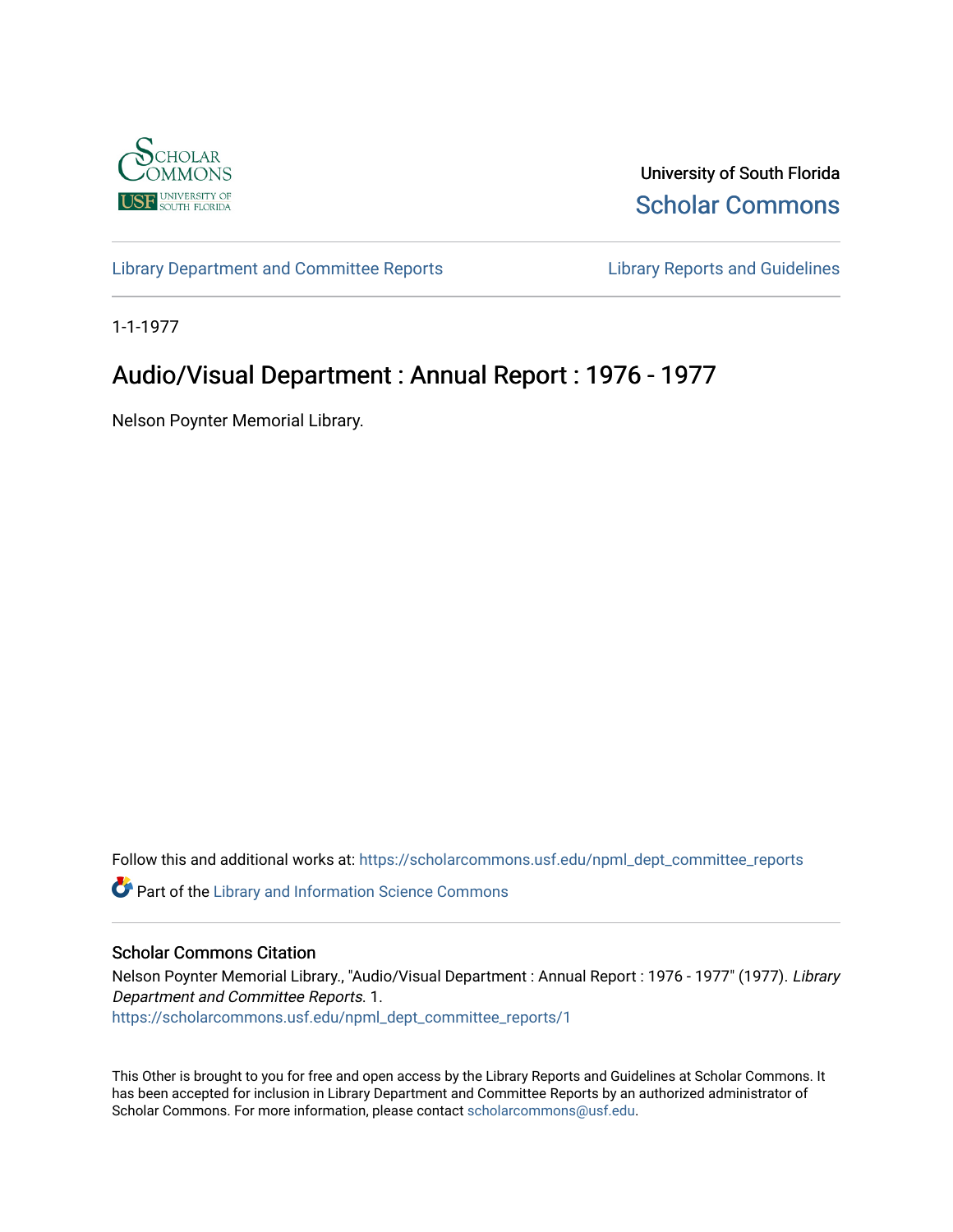|                      |                                                                                                                                                                                                              |                                                                                                                                                           | AV SUMMARY SHEET            |           |           |           |
|----------------------|--------------------------------------------------------------------------------------------------------------------------------------------------------------------------------------------------------------|-----------------------------------------------------------------------------------------------------------------------------------------------------------|-----------------------------|-----------|-----------|-----------|
|                      |                                                                                                                                                                                                              | 1976/77                                                                                                                                                   | 75/76                       | 74/75     | 73/74     | 72/73     |
| $\frac{1}{\sqrt{2}}$ | Charged<br>Services                                                                                                                                                                                          | \$2250.80                                                                                                                                                 | 1687.15                     |           |           |           |
| $\frac{1}{2}$        | Services<br>in Cash                                                                                                                                                                                          | 383.55                                                                                                                                                    | 275.11                      |           |           |           |
|                      | Total charges<br>and Cash                                                                                                                                                                                    | $\leq$<br>2634.35                                                                                                                                         | 1962.26                     | 1370.03   | 1056.74   | 1098.38   |
|                      | Classroom<br>N/C Service                                                                                                                                                                                     | \$10,529.10                                                                                                                                               | 8,288.70                    | 8,397.00  | 6,783.00  |           |
|                      | AV Equip. Set                                                                                                                                                                                                |                                                                                                                                                           |                             |           |           |           |
|                      | out to class-<br>room                                                                                                                                                                                        | 2,079 pcs.<br>(+ B20 CART USES)                                                                                                                           | 1800 pcs.<br>$(1790$ Carts) | 1929 pcs. | 1317 pcs. | 1253 pcs. |
|                      | Total AV<br>Requests                                                                                                                                                                                         |                                                                                                                                                           |                             |           |           |           |
|                      | Complete                                                                                                                                                                                                     | 1762                                                                                                                                                      | 1602                        | 1514      | 1221      | 1142      |
|                      |                                                                                                                                                                                                              | Use of equipment normally requiring AV operator:                                                                                                          |                             |           |           |           |
|                      | Classroom<br>16 MM Programs                                                                                                                                                                                  | 566                                                                                                                                                       | 506                         | 569       | 589       | 507       |
|                      | Classroom<br>Video Programs                                                                                                                                                                                  | 138*                                                                                                                                                      | 103                         | 83        | 28        | 22        |
|                      | Total Programs                                                                                                                                                                                               | 704                                                                                                                                                       | 609                         | 652       | 617       | 529       |
|                      |                                                                                                                                                                                                              | $*First$ 3 months of 77/78 year<br>Video programing running 50% over 76/77 -- Projected well over 200 programs through year                               |                             |           | Video     |           |
|                      | Estimated                                                                                                                                                                                                    |                                                                                                                                                           |                             |           |           |           |
|                      | Films shown                                                                                                                                                                                                  | 718                                                                                                                                                       | 699                         | 762       | 797       |           |
|                      | ID Cards made<br>$\mathbf{p}$                                                                                                                                                                                | 1407                                                                                                                                                      | 609                         | 406       |           |           |
|                      | Transparencies<br>Made Up                                                                                                                                                                                    | 419                                                                                                                                                       | 595                         | 383       |           |           |
|                      | \$2634.35<br>Breakdown of 1976/77 charges and cash sales:                                                                                                                                                    |                                                                                                                                                           |                             |           |           |           |
|                      | \$1,280.00 AV Equipment charged to accounts<br>851.70 Audio & Video tapes charged to accounts<br>37.40 Carousel slide trays charged " "<br>76.20 Transparencies charged to accounts<br>5.50 ID Photo charged |                                                                                                                                                           |                             |           |           |           |
|                      |                                                                                                                                                                                                              | 264.10 Cash sales deposited to Acc.#16110-81 AV<br>92.54 Cash sales deposited to Acc.#16110-88 ID<br>26.91 Cash sales deposited to Acc.#16110-87 Graphics |                             |           |           |           |
|                      |                                                                                                                                                                                                              |                                                                                                                                                           |                             |           |           |           |